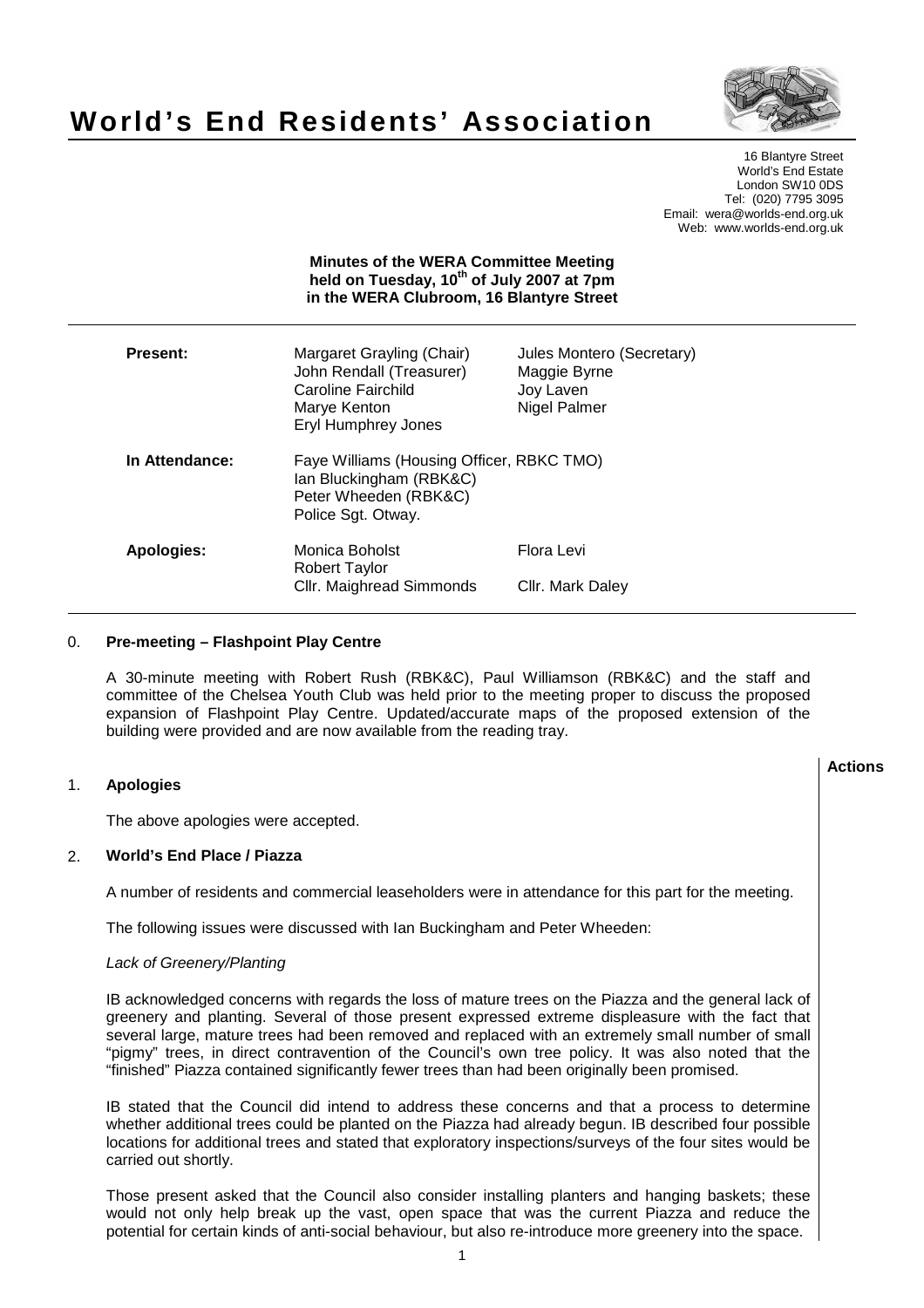It was noted that the final design for the Piazza differed significantly from that shown to residents at the Open Day held in the Chelsea Theatre in the summer of 2005.

## Shop-fronts

It was noted that a number of commercial leaseholders had applied for permission to redecorate or refurbish their shop-fronts but that these had been turned down. IB explained that the Council had a general policy of not permitting external shutters or blinds to be installed on its (sub-let) commercial properties and that this was the most likely cause for the rejection of any applications. Those present stated that they did not generally oppose the use of external shutters, in particular given the fact that they were already in use in some properties, and that their use was arguably well justified. It was noted that the recently built Safer Neighbourhoods Police office on the Piazza had external shutters.

A question was raised as to whether any funding was available that might allow improvement works to be carried out to the shop-fronts of all of the commercial properties on the Piazza and introduce an element of uniformity. IB said he would investigate.

It was noted that no compensation for the loss of business had been made available to any of the commercial leaseholders although the works had taken far longer than originally planned and the impact on their businesses had been significant.

IB and PW were asked to consider the installation of a sign indicating the name of the space ("World's End Place"). The back of the long, black seat on the ellipse was suggested as an appropriate location for a large (painted?) sign or name-plate. IB and PW were also asked to consider the installation of a sign listing the various commercial properties in World's End Place. IB noted that the Council did not generally install such signs. It was noted that such a sign was installed at Duke of York square.

## Farmers' Market

IB stated that the Council would not object to a farmers market to be held on the Piazza – it was simply a matter of agreeing with the organiser what needed to be put in place to allow the market to be held (e.g. the post-event cleanup) – and that a proposal for such an event was likely to be granted approval. Several of those attending indicated that some interest had been expressed in holding such an event on the Piazza.

## Adoption by RBKC

IB explained that the current adoption proposal called for RBK&C/Highways to adopt the Piazza and Edith Yard, but that Alexander Passage would remain as-is. Members accepted that Alexander Passage would remain the responsibility of the TMO but expressed concern that Omega Passage appeared to have been omitted from the proposals. Members noted it did not make sense for the TMO to be responsible for a very short strip of land between the Kings Road and Edith Yard if both of those other areas were to be the responsibility of RBK&C/Highways.

Concerns with regards the possible loss of Edith Yard as an amenity of the estate were also raised, as were concerns regarding the possible consequences with regards to (TMO) contractor parking, deliveries to the estate and the possible imposition of the congestion charge when simply accessing the residents car park – this would only further discourage residents from using the car park.

#### Cars driving on to the Piazza

Several of those attending described occasions on which vehicles (cars/motorbikes) had driven on to the Piazza. IB stated that they were looking at the installation of additional bollards to eliminate the possibility that cars could drive on to the Piazza. It was noted that it was virtually impossible to physically stop motorbikes or mopeds driving on to the Piazza and clear signs indicating that this was not permitted were suggested.

## (Commercial Leaseholder) Tables and Chairs

It was noted that the Chelsea Theatre had previously applied for planning permission to put out tables and chairs (for the use of customers of the theatre's café) on the Piazza but that this request had been turned down. IB stated that he could not see any reason why such an application should be rejected and suggested that the theatre (and other commercial leaseholders) re-apply. It was suggested that Lisboa Deli should do the same. Issues with regards contacting the owners of Lisboa were noted.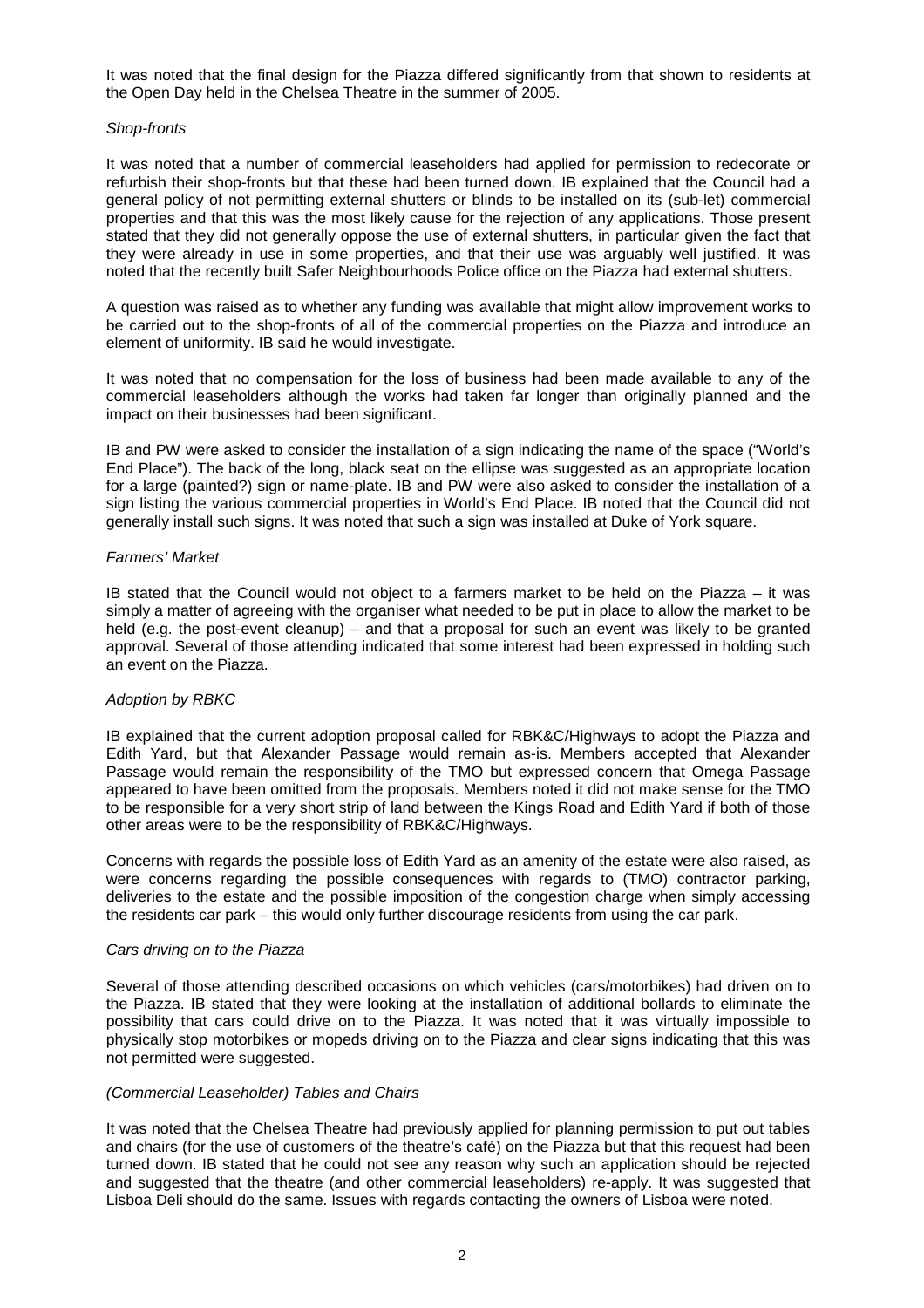Several of those attending suggested increasing the amount of seating on the Piazza. Others believed there was plenty of seating. Some felt the current seating was neither welcoming nor suitable.

## **Lighting**

It was noted that the lighting on the Piazza was dysfunctional – complete black-outs had occurred on a number of occasions, most of the time some of the lights were continuously switched on (24 hours a day) whilst others had yet to be switched on for the first time (and could yet prove to be completely inoperative).

It was noted that the now-supposedly-defunct lampposts in Alexander Passage had yet to be removed and that some were still operational.

IB acknowledged the ongoing problems with the lighting on the Piazza but stated that he expected the contractor to deal with these shortly.

## Public Art events/exhibitions

IB noted that the original plans called for a sculpture to be installed on the elliptical "events space", and that the Council had access to a "stock" of such sculptures, some of which might be suitable.

It was suggested that IB and PW consider whether the concrete "half-circle" wall below the church might be used to house a piece of art or decorated with a mosaic or similar. IB stated that this particular wall was the responsibility of the Council, not the church.

It was noted that the theatre had expressed the desire to use the elliptical "event space" in the future.

## Car Park

IB stated that the contractor had been instructed to clean the car park once all other works had been completed.

Several noted that the kiosk/security hut outside the car park had not been refurbished as part of the works and was now an obvious eyesore that was visible from across the Piazza.

## Other Issues

Several of those attending described several recurring incidents of anti-social behaviour on the Piazza. This included several occasions on which youths played football on the Piazza late at night, dogs running loose in the Piazza, dog-fouling on the Piazza, and the consumption of alcohol by those already inebriated and the subsequent related anti-social behaviour. Some suggested that the Council consider installing CCTV on the Piazza to deal with these issues. It was hoped that the forthcoming opening of the Safer Neighbourhoods/Police office might deter some of the anti-social behaviour.

The guests then left the meeting.

Note: This item took far longer than originally planned. As a result, Faye Williams and Police Sgt. Tim Otway had both also left the meeting by this point

# 3. **Minutes of Previous Meeting**

The minutes of the previous meeting were approved as correct.

# 4. **Matters Arising**

## Actions from the Previous Meeting

Item 3 – JM had contacted Graeme Swinburne at RBK&C with regards the proposed adoption of the Piazza and had been referred to Ian Buckingham.

Item 3 – the letter to the Council's Planning and Conservation department had yet to be sent.

Item 4 – JM had emailed a copy of the minutes to Ian Twyford at the TMO, and included many of the Committee's observations and comments with regards to the management of the estate in the email.